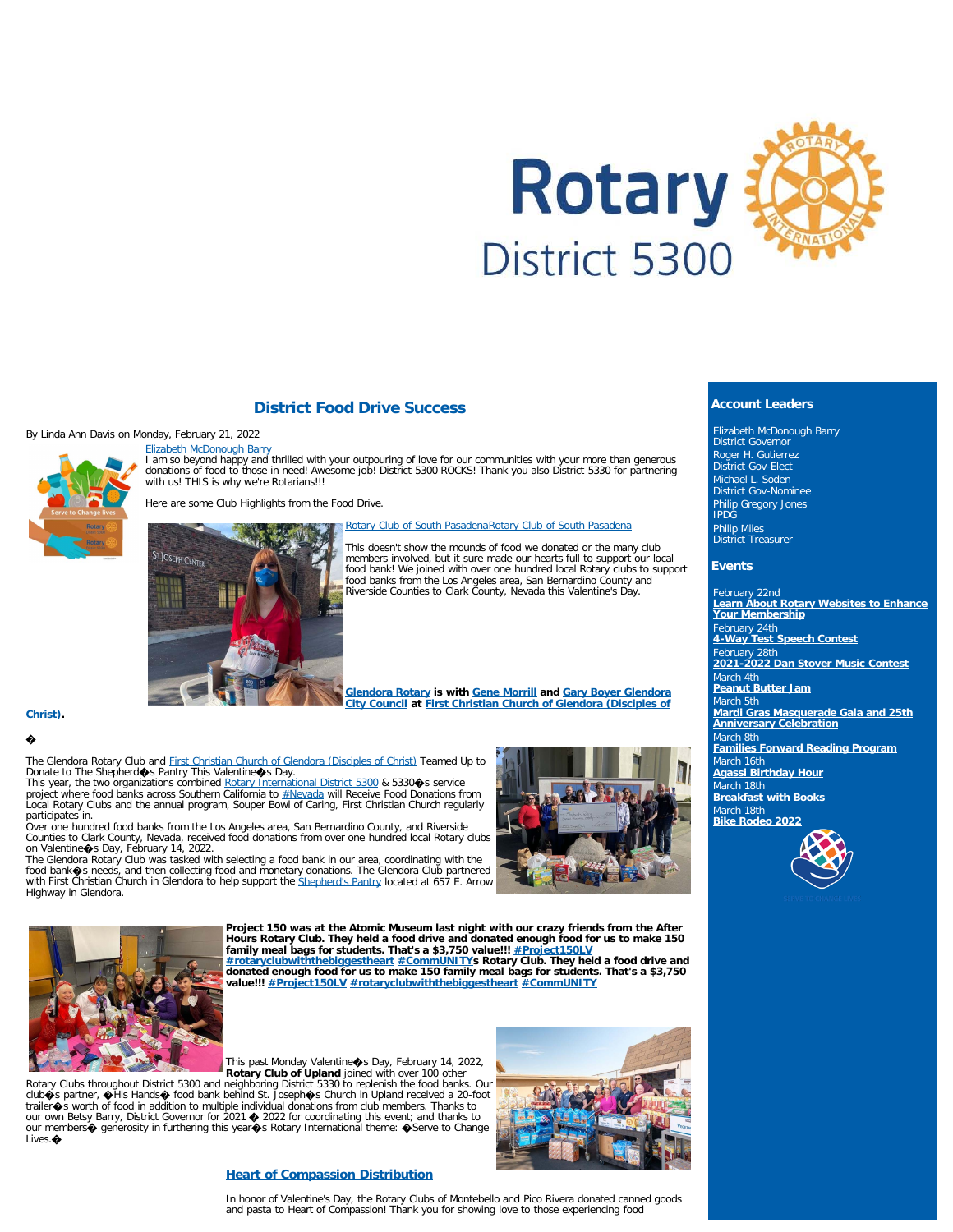

insecurity! [#valentinesday](https://www.facebook.com/hashtag/valentinesday?__eep__=6&__cft__[0]=AZXCFMDjqTKdXk7fPQ4seEYp82pTAdKC86-Y64wCHLmOVcobdjJMg7FLMo5UQIBLhi0QL9PedxCEj-tdV83hvS8414MdGWeRZJkyVC920Sxqmu9tGSgsyG2ra77CMUe3Nzk&__tn__=*NK-R) [#showinglove](https://www.facebook.com/hashtag/showinglove?__eep__=6&__cft__[0]=AZXCFMDjqTKdXk7fPQ4seEYp82pTAdKC86-Y64wCHLmOVcobdjJMg7FLMo5UQIBLhi0QL9PedxCEj-tdV83hvS8414MdGWeRZJkyVC920Sxqmu9tGSgsyG2ra77CMUe3Nzk&__tn__=*NK-R) [#rotaryclubofmontebello](https://www.facebook.com/hashtag/rotaryclubofmontebello?__eep__=6&__cft__[0]=AZXCFMDjqTKdXk7fPQ4seEYp82pTAdKC86-Y64wCHLmOVcobdjJMg7FLMo5UQIBLhi0QL9PedxCEj-tdV83hvS8414MdGWeRZJkyVC920Sxqmu9tGSgsyG2ra77CMUe3Nzk&__tn__=*NK-R) [#district5300](https://www.facebook.com/hashtag/district5300?__eep__=6&__cft__[0]=AZXCFMDjqTKdXk7fPQ4seEYp82pTAdKC86-Y64wCHLmOVcobdjJMg7FLMo5UQIBLhi0QL9PedxCEj-tdV83hvS8414MdGWeRZJkyVC920Sxqmu9tGSgsyG2ra77CMUe3Nzk&__tn__=*NK-R) [#district5330](https://www.facebook.com/hashtag/district5330?__eep__=6&__cft__[0]=AZXCFMDjqTKdXk7fPQ4seEYp82pTAdKC86-Y64wCHLmOVcobdjJMg7FLMo5UQIBLhi0QL9PedxCEj-tdV83hvS8414MdGWeRZJkyVC920Sxqmu9tGSgsyG2ra77CMUe3Nzk&__tn__=*NK-R) [#rotaryclubofpicorivera](https://www.facebook.com/hashtag/rotaryclubofpicorivera?__eep__=6&__cft__[0]=AZXCFMDjqTKdXk7fPQ4seEYp82pTAdKC86-Y64wCHLmOVcobdjJMg7FLMo5UQIBLhi0QL9PedxCEj-tdV83hvS8414MdGWeRZJkyVC920Sxqmu9tGSgsyG2ra77CMUe3Nzk&__tn__=*NK-R) [#rotaryinternational](https://www.facebook.com/hashtag/rotaryinternational?__eep__=6&__cft__[0]=AZXCFMDjqTKdXk7fPQ4seEYp82pTAdKC86-Y64wCHLmOVcobdjJMg7FLMo5UQIBLhi0QL9PedxCEj-tdV83hvS8414MdGWeRZJkyVC920Sxqmu9tGSgsyG2ra77CMUe3Nzk&__tn__=*NK-R) [#partners](https://www.facebook.com/hashtag/partners?__eep__=6&__cft__[0]=AZXCFMDjqTKdXk7fPQ4seEYp82pTAdKC86-Y64wCHLmOVcobdjJMg7FLMo5UQIBLhi0QL9PedxCEj-tdV83hvS8414MdGWeRZJkyVC920Sxqmu9tGSgsyG2ra77CMUe3Nzk&__tn__=*NK-R) [#donations](https://www.facebook.com/hashtag/donations?__eep__=6&__cft__[0]=AZXCFMDjqTKdXk7fPQ4seEYp82pTAdKC86-Y64wCHLmOVcobdjJMg7FLMo5UQIBLhi0QL9PedxCEj-tdV83hvS8414MdGWeRZJkyVC920Sxqmu9tGSgsyG2ra77CMUe3Nzk&__tn__=*NK-R) [#fightinghunger](https://www.facebook.com/hashtag/fightinghunger?__eep__=6&__cft__[0]=AZXCFMDjqTKdXk7fPQ4seEYp82pTAdKC86-Y64wCHLmOVcobdjJMg7FLMo5UQIBLhi0QL9PedxCEj-tdV83hvS8414MdGWeRZJkyVC920Sxqmu9tGSgsyG2ra77CMUe3Nzk&__tn__=*NK-R) [#feedinghope](https://www.facebook.com/hashtag/feedinghope?__eep__=6&__cft__[0]=AZXCFMDjqTKdXk7fPQ4seEYp82pTAdKC86-Y64wCHLmOVcobdjJMg7FLMo5UQIBLhi0QL9PedxCEj-tdV83hvS8414MdGWeRZJkyVC920Sxqmu9tGSgsyG2ra77CMUe3Nzk&__tn__=*NK-R) [#cannedfoods](https://www.facebook.com/hashtag/cannedfoods?__eep__=6&__cft__[0]=AZXCFMDjqTKdXk7fPQ4seEYp82pTAdKC86-Y64wCHLmOVcobdjJMg7FLMo5UQIBLhi0QL9PedxCEj-tdV83hvS8414MdGWeRZJkyVC920Sxqmu9tGSgsyG2ra77CMUe3Nzk&__tn__=*NK-R) [#pasta](https://www.facebook.com/hashtag/pasta?__eep__=6&__cft__[0]=AZXCFMDjqTKdXk7fPQ4seEYp82pTAdKC86-Y64wCHLmOVcobdjJMg7FLMo5UQIBLhi0QL9PedxCEj-tdV83hvS8414MdGWeRZJkyVC920Sxqmu9tGSgsyG2ra77CMUe3Nzk&__tn__=*NK-R) [#valentinesday2022](https://www.facebook.com/hashtag/valentinesday2022?__eep__=6&__cft__[0]=AZXCFMDjqTKdXk7fPQ4seEYp82pTAdKC86-Y64wCHLmOVcobdjJMg7FLMo5UQIBLhi0QL9PedxCEj-tdV83hvS8414MdGWeRZJkyVC920Sxqmu9tGSgsyG2ra77CMUe3Nzk&__tn__=*NK-R)

#### **[Courtney Krietzburg](https://www.facebook.com/courtneyklv?__cft__[0]=AZUqS_oRRSrGZzQ_pSS0I15bC_7hvHDIstMqd-9-o-ykmVuAJseMzPOsQXTLKaQHLrwgcz_tnzNPSMdhDXvmDC8fDsWaIdPCUkJqPEn4Tt8vCV8sZhgyisNbD5f0dEs3aCo&__tn__=-UC%2CP-R) Summerlin Rotary Member**

I helped deliver food to families in need today with [Rotary Club of Summerlin](https://www.facebook.com/RotarySummerlin/?__cft__[0]=AZUqS_oRRSrGZzQ_pSS0I15bC_7hvHDIstMqd-9-o-ykmVuAJseMzPOsQXTLKaQHLrwgcz_tnzNPSMdhDXvmDC8fDsWaIdPCUkJqPEn4Tt8vCV8sZhgyisNbD5f0dEs3aCo&__tn__=kK-R). [Delivering with Dignity](https://www.facebook.com/deliveringwithdignity/?__cft__[0]=AZUqS_oRRSrGZzQ_pSS0I15bC_7hvHDIstMqd-9-o-ykmVuAJseMzPOsQXTLKaQHLrwgcz_tnzNPSMdhDXvmDC8fDsWaIdPCUkJqPEn4Tt8vCV8sZhgyisNbD5f0dEs3aCo&__tn__=kK-R) is such a great program and I am so grateful to be involved.

Almost 10 volunteers from the Club delivered meals on Valentine's Day with their community partner Delivering with Dignity - Rotary Food Heroes.



# **2021-22 ANNUAL DISTRICT 5300 CONFERENCE 6/24-6/26, 2022**

Thursday, February 17, 2022 Star Date 24 June 2022, Governor $\textcolor{red}{\blacklozenge}$ s Log:

Attention all members of the FEDERATION OF ROTARY! Mark your Star Calendars for June 24 through<br>26, 2022 for a long awaited District Conference at STARBASE Renaissance Esmeralda Hotel and Spa<br>LOCATED ON THE PLANET Indian W we boldly go where no Rotarian has gone before. Join us on a continuing mission to explore the Imagination of Rotary as we Serve to Change Lives



In English, REGISTRATION IS OPEN!

Register NOW for 2021-22 ANNUAL DISTRICT 5300 CONFERENCE 6/24-6/26, 2022

<https://www.dacdb.com/SecLogin3.cfm?EventID=77574804&UserID={%UserID%}>

Don $\bigcirc$ t be left out of the competition, so, put on your best Star Trek Costume



Hotel Registration is a separate link: <https://book.passkey.com/event/50244978/owner/1792/home> 5 Hospitality Suites, one per region. Please contact PP Todd Cook of the Boulder City Sunrise Club Want to compete in a Golf Tournament on June 23rd ? Please contact PDG Randy Pote of the Las Vegas WON Club Look for Facebook updates and future emails as we continue to explore the new world! <https://www.facebook.com/District5300>

# **The Las Vegas After Hours Rotary Club Third Annual Spring Swing Golf Tourney**

By Catherine Brame on Thursday, February 17, 2022



The Las Vegas After Hours Rotary Club is holding its Third Annual Spring Swing Golf Tourney on Friday, April 1st at Angel Park Golf Club in Las Vegas.

We would appreciate any sponsorship level you would consider to support our ongoing community youth programs, including Boys and Girls Club, Robert Lunt Elementary, Southern Nevada Santa Clothes, Spread the Word Nevada, and so much more.

Please reach out to fundraising *fundraising.lvafterhoursrotary@gmail.com* for any additional information, or to submit your sponsorship. Service, Social & Fun!! Thank you!

# **Boulder City Rotary Clubs Come Together to Make An Impact**

By Dawn Green on Thursday, February 17, 2022 Members of The Boulder City Sunrise Rotary Club and The Boulder City Rotary Club gathered on February 8 to build "Birthday Bags" and collect nonperishable food for, Emergency Aid of Boulder City. Members assembled 50 bags filled with cake mixes, frosting, party goods, including candles, balloons, hats, plates, and silverware.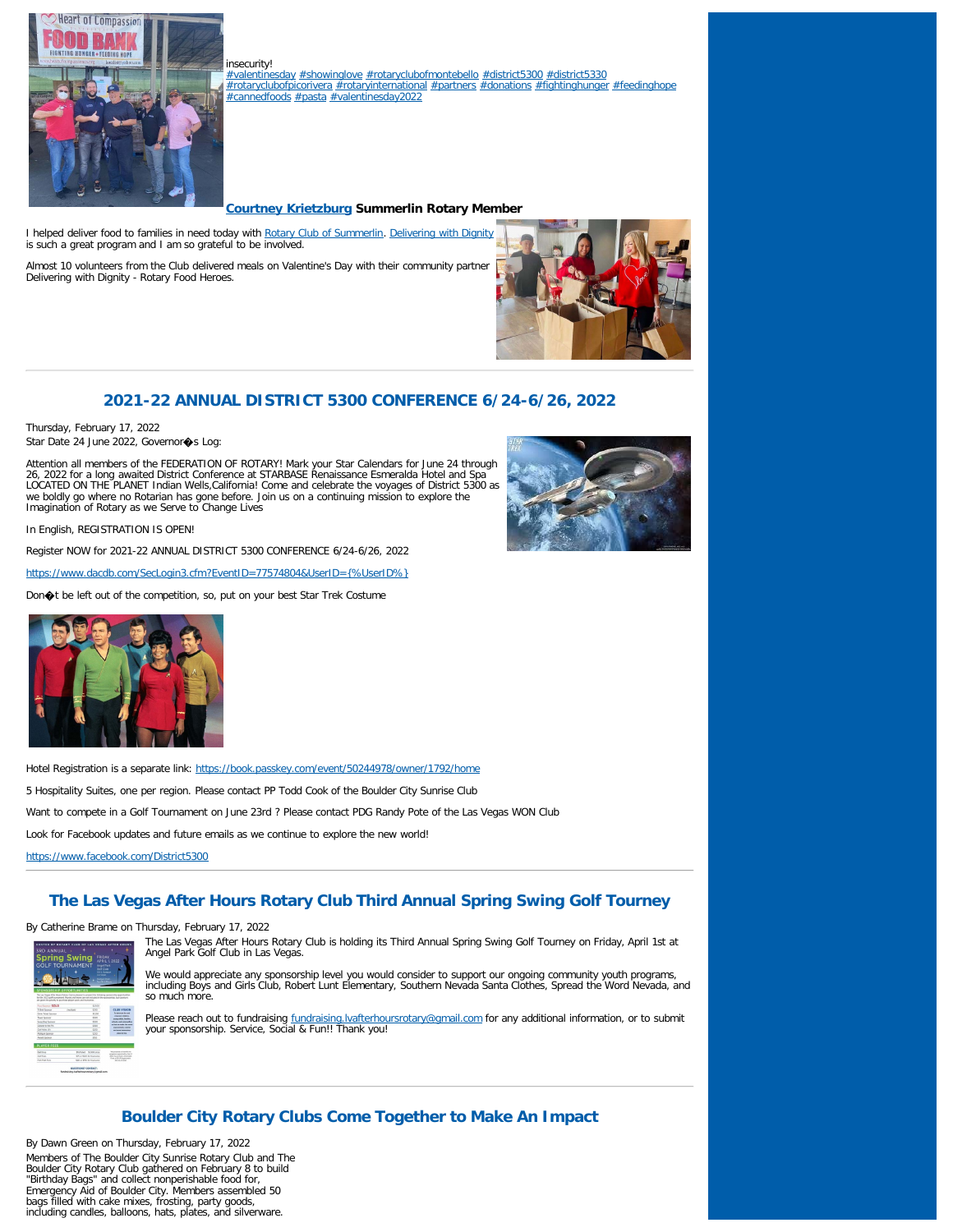Giving our locals who are food insecure a little joy.

Pictured, Past Presidents Larry Archuleta and Dr George Rosenberg, and our DG Betsy Barry.



# **Las Vegas Southwest Rotary Club Joins in International Water Filter Project**

By Keith Vern Thomas on Thursday, February 17, 2022



On February 5th, 2022, 9 Rotarians and spouses from the Rotary Club of Las Vegas Southwest and the Las Vegas Won Rotary Club participated in a water filter distribution in the small village of La Cruz de Loreto in the municipality of Tomatlan, about 2 hours southeast of Puerto Vallarta, Mexico.

About 35 volunteers assembled and gave out Sawyer Water Filters to 274 families. Each recipient was asked to bring a plastic 5-gallon bucket and after checking in at the first table, received a bag containing the filter and instructions. They then took the bucket and bag to the next table where volunteers drilled a small hole on the side of the bucket near the bottom. They then moved to the next table where volunteers attached the filter. At the final table, they received a short class about use and care of the filter. The filtered water exceeds the U.S. EPA standards for drinking water and is supposed to last for 5 years with regular care.

We partnered with the Rotary Club of Puerto Vallarta Sur and a local organization, Tomatlenses Unidos which coordinated the distribution with the local municipal authorities. We were joined by Rotarians from Wisconsin, Michigan, Ohio, and Canada, many of whom live part-time in Puerto Vallarta.

While in Puerto Vallarta,the Las Vegas contingent also participated in the Rotary-sponsored Magisterio feeding program, and visited other Rotary projects, including the Volcanes Afterschool for Kids and the Escuela de Costidura (a sewing school which one of our Southwest Rotarians who<br>lives part time in Puerto Vallarta, helped organize).

# **Being a Successful Club President**

By Michael Turner on Thursday, February 17, 2022

Being president has been an enlightening experience. During my term I have found that the following leadership skills are important in order to have a successful year:

#### Preparation:

This is key. The president�s term really begins when he or she becomes president-elect. Within a couple months of starting this term you will need to outline the preliminary goals you want to achieve as president. This is crucial<br>because they need to be in place prior to recruiting members for the board of directors and committee chai speaker gifts; creating a member recognition program (more on this later); preparing templates for club and board<br>meetings; and attending the President�s Advance, PETS and RI Convention.



Engagement:

This is what draws in new members as well as maintains your current roster. Most important, is being available for your members. This means immediate response to emails, texts, phone calls, and other queries. Paying attention to<br>the grapevine is important. I appointed a Rotary Family Chair, whose responsibility was to be my eyes and ea need. Other aspects of engagement are showing up at projects and events, even if it is only for a few minutes. This lets members know you are<br>interested in them and what they are doing for your club. Create a member recogn

quarter I recognized two or three members, who were not board or committee members, to acknowledge them for going above the call of duty. Last, do not micromanage. Give each committee chair and board member authority and autonomy. You might do things differently, but by giving them full latitude to carry out their responsibilities as they see fit, is crucial to having a successful and engaged team. You want to<br>maintain contact for fellowship and to provide suggestions for projects and eve

If you follow these guidelines, you will have a rewarding and successful year as a Rotary club president. Yours In Rotary, Michael Turner, Las Vegas Summerlin Rotary Club President

# **Red Rock Rotary Service Projects**

By Rebecca Fritz on Thursday, February 17, 2022

Even through the pandemic, the Rotary Club of Las Vegas Red Rock has worked hard to maintain our �One service<br>project a month� initiative. Whether we�re conducting a drive to collect toys and games or volunteering our tim serving food, there is no activity too small to serve our community.

For February 2022, we have scheduled 2 service projects.